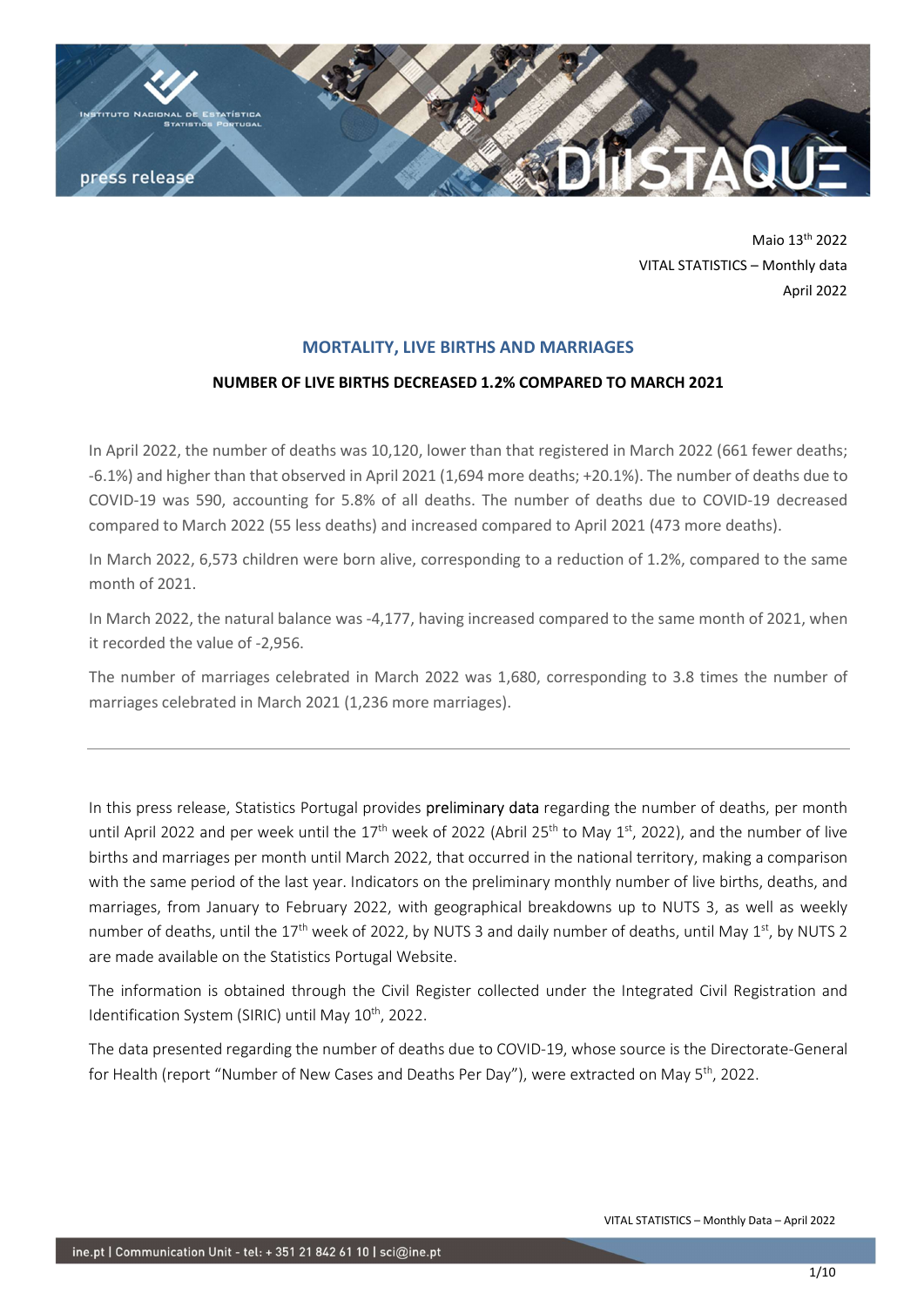

# In April 2022, mortality increased by 20.1% when compared to the same month of 2021

In April 2022, the number of deaths was 10,120, 661 fewer deaths than in the previous month. Compared to the same month of 2021, the number of deaths increased by 20.1% (1,694 more deaths). The number of deaths due to COVID-19 decreased to 590 (55 less deaths compared with March 2022), accounting for 5.8% of all deaths. Compared with April 2021, there was an increase of 473 deaths due to COVID-19.



#### Figure 1: Deaths and year-on-year change, January 2019 to April 2022

Between January 31<sup>st</sup> and February 20<sup>th</sup>, 2022 (weeks 5 to 7), the number of deaths was higher than the average of the 5 years before the pandemic. Between February 21<sup>st</sup> and March  $6<sup>th</sup>$  (weeks 8 and 9), the number of deaths returned to figures below the 2015-2019 average, as had already been registered in the last week of 2021 and the first four weeks of 2022. From March  $7<sup>th</sup>$  to May 1<sup>st</sup> (weeks 10 to 17), the number of deaths was again above the average for the reference period (2015-2019).

In the  $17<sup>th</sup>$  week of 2022 (April 25<sup>th</sup> to May 1<sup>st</sup>), there were 2,255 deaths, of which 127 were due to

Source: Statistics Portugal, Deaths. Directorate-General of Health, Number of New Cases and Deaths Per Day (extracted on 5/05/2022).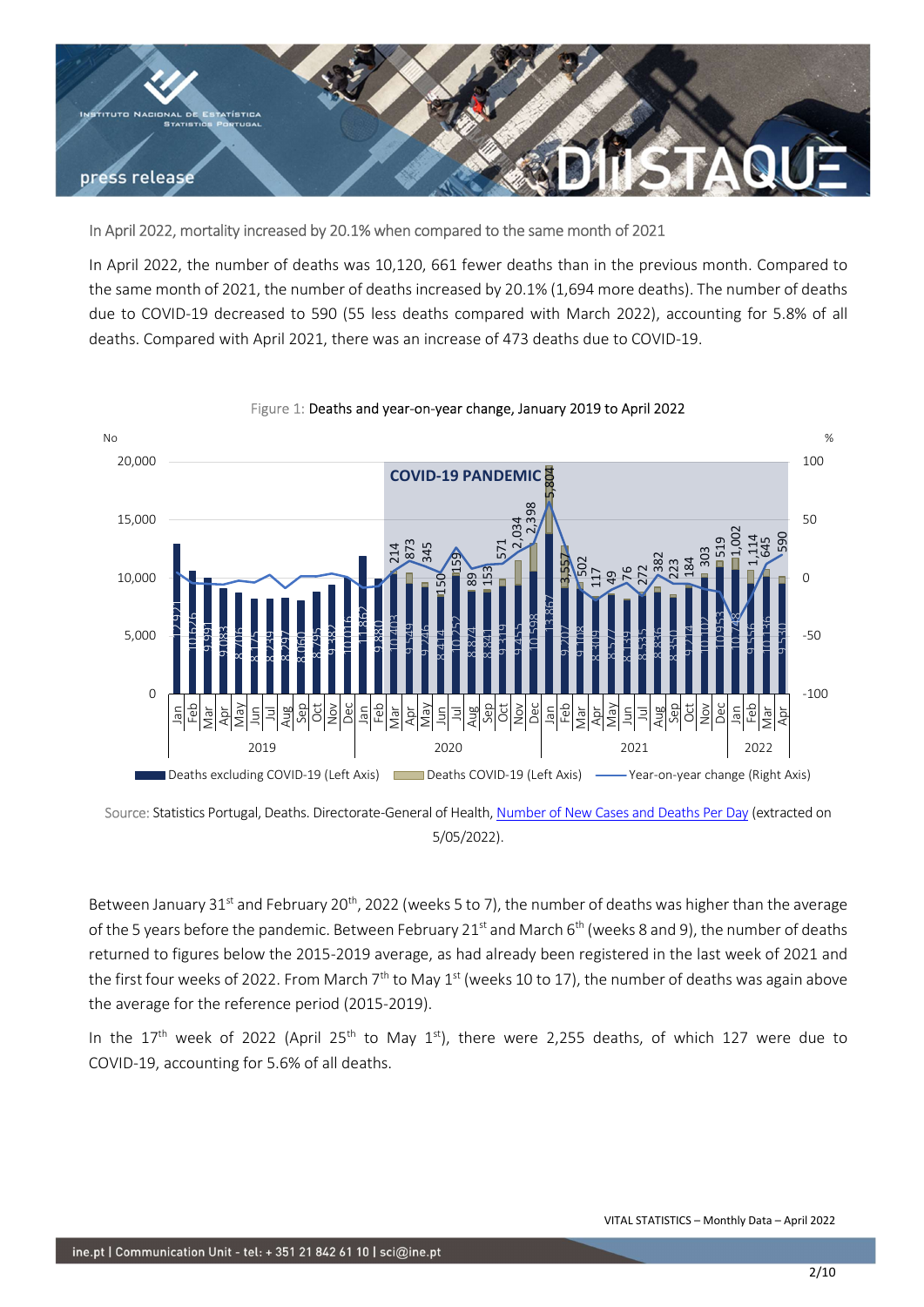

Figure 2: Deaths 2020, 2021, 2022 and average 2015-2019, by week, weeks 1 of 2020 to 17 of 2022



Source: Statistics Portugal, Deaths. Directorate-General of Health, Number of New Cases and Deaths Per Day (extracted on 5/05/2022).

From January to April 2022, there were 43,321 deaths, 7,150 fewer deaths than in the same period of 2021 (-14.2%).



Figure 3: Monthly deaths (cumulative numbers), 2019, 2020, 2021 and 2022

Source: Statistics Portugal, Deaths.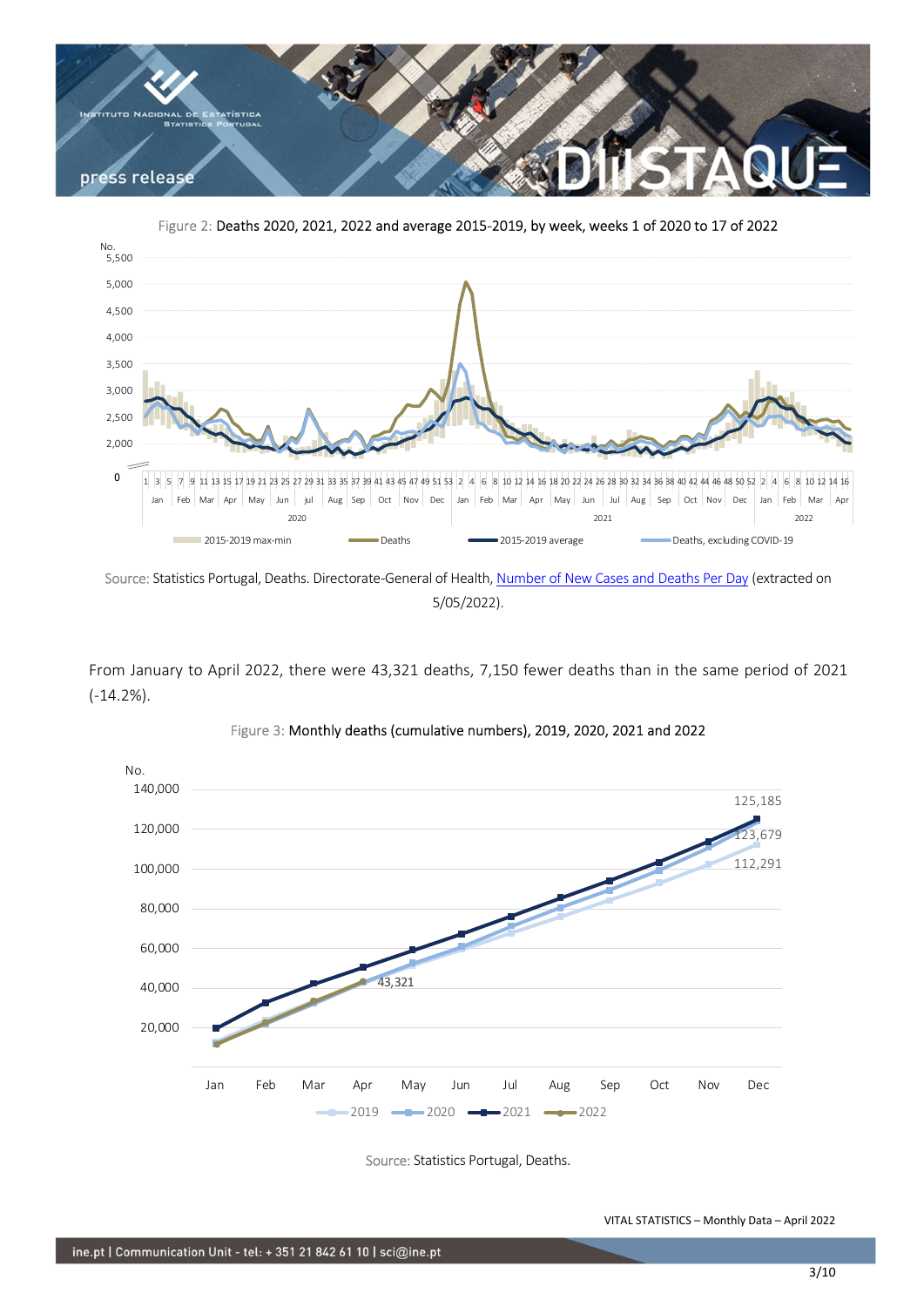

The "excess mortality" indicator calculated by Eurostat, which compares the number of deaths recorded each month, in the European Union (EU-27) and EFTA countries, with the average number of monthly deaths in the period 2016- 2019, reached a new peak in November 2021, in the EU-27 countries and in Portugal, respectively, of 26.4% and 14.1%. In December 2021, excess mortality decreased slightly and again in January 2022. In this month, Portugal did not record excess mortality. In February 2022, excess mortality in the EU-27 increased slightly (to 7.4%), and Portugal, despite remaining below the value of the EU-27, again had excess mortality (4.0%). Idated by Eurostat, which compares the number of deaths recorded each month,<br>
EFTA countries, with the average number of monthly deaths the period 2016-<br>
EFTA countries and in Portugal, respectively, of 26.4% and<br>
ortality

## Figure 4: Monthly excess mortality in EU-27 and EFTA countries by month, October 2021 to February 2022

| v peak in November 2021, in the EU-27 countries and in Portugal, respectively, of 26.4% and<br>2021, excess mortality decreased slightly and again in January 2022. In this month, Portugal did<br>rtality. In February 2022, excess mortality in the EU-27 increased slightly (to 7.4%), and Portugal,<br>low the value of the EU-27, again had excess mortality (4.0%).<br>thly excess mortality in EU-27 and EFTA countries by month, October 2021 to February 2022 |                |                |                               |                |                 |
|------------------------------------------------------------------------------------------------------------------------------------------------------------------------------------------------------------------------------------------------------------------------------------------------------------------------------------------------------------------------------------------------------------------------------------------------------------------------|----------------|----------------|-------------------------------|----------------|-----------------|
|                                                                                                                                                                                                                                                                                                                                                                                                                                                                        |                |                |                               |                |                 |
|                                                                                                                                                                                                                                                                                                                                                                                                                                                                        |                |                |                               |                |                 |
|                                                                                                                                                                                                                                                                                                                                                                                                                                                                        |                |                |                               |                |                 |
|                                                                                                                                                                                                                                                                                                                                                                                                                                                                        |                |                |                               |                |                 |
|                                                                                                                                                                                                                                                                                                                                                                                                                                                                        |                |                |                               |                |                 |
|                                                                                                                                                                                                                                                                                                                                                                                                                                                                        |                |                | $(2016 - 2019$ average = 100) |                |                 |
|                                                                                                                                                                                                                                                                                                                                                                                                                                                                        | 2021           |                |                               | 2022           |                 |
| <b>Countries</b>                                                                                                                                                                                                                                                                                                                                                                                                                                                       | October        |                | November   December           | <b>January</b> | <b>February</b> |
| <b>EU 27</b>                                                                                                                                                                                                                                                                                                                                                                                                                                                           | 118.1          | 126.4          | 123.4                         | 107.2          | 107.4           |
| Austria                                                                                                                                                                                                                                                                                                                                                                                                                                                                | 112.6          | 134.8          | 119.8                         | 97.5           | 102.7           |
| Belgium                                                                                                                                                                                                                                                                                                                                                                                                                                                                | 111.4          | 116.9          | 113.3                         | 99.0           | 99.7            |
| <b>Bulgaria</b>                                                                                                                                                                                                                                                                                                                                                                                                                                                        | 174.3          | 188.9          | 143.3                         | 124.8          | 144.1           |
| Croatia                                                                                                                                                                                                                                                                                                                                                                                                                                                                | 122.6          | 160.4          | 144.8                         | 118.2          | 122.1           |
| Cyprus<br>Czechia                                                                                                                                                                                                                                                                                                                                                                                                                                                      | 119.2<br>108.8 | 121.7<br>143.4 | 123.5<br>140.8                | 130.2<br>104.3 | 122.7<br>103.8  |
| Denmark                                                                                                                                                                                                                                                                                                                                                                                                                                                                | 113.9          | 114.0          | 117.7                         | 110.4          | 106.7           |
| Estonia                                                                                                                                                                                                                                                                                                                                                                                                                                                                | 127.6          | 140.5          | 123.6                         | 107.8          | 119.4           |
| Finland                                                                                                                                                                                                                                                                                                                                                                                                                                                                | 112.7          | 114.7          | 105.6                         | 107.4          | 107.5           |
| France                                                                                                                                                                                                                                                                                                                                                                                                                                                                 | 107.6          | 107.2          | 114.9                         | 110.0          | 107.3           |
| Germany                                                                                                                                                                                                                                                                                                                                                                                                                                                                | 112.0          | 122.7          | 123.1                         | 102.6          | 98.0            |
| Greece                                                                                                                                                                                                                                                                                                                                                                                                                                                                 | 118.0          | 131.3          | 132.1                         | 120.3          | 124.9           |
| Hungary                                                                                                                                                                                                                                                                                                                                                                                                                                                                | 110.3          | 151.2          | 140.3                         | 101.7          | 104.2           |
| Ireland                                                                                                                                                                                                                                                                                                                                                                                                                                                                | 114.2          | 116.3          | 105.8                         | 95.8           | 102.6           |
| Italy                                                                                                                                                                                                                                                                                                                                                                                                                                                                  | 105.7<br>151.3 | 106.3<br>155.7 | 110.2<br>118.6                | 105.5<br>105.8 | 104.8<br>111.7  |
| Latvia<br>Lithuania                                                                                                                                                                                                                                                                                                                                                                                                                                                    | 141.9          | 135.8          | 128.0                         | 105.3          | 109.3           |
| Luxembourg                                                                                                                                                                                                                                                                                                                                                                                                                                                             | 109.3          | 117.9          | 116.7                         | 100.9          | 105.9           |
| Malta                                                                                                                                                                                                                                                                                                                                                                                                                                                                  | 112.0          | 112.7          | 118.8                         | 109.7          | x               |
| Netherlands                                                                                                                                                                                                                                                                                                                                                                                                                                                            | 114.7          | 135.0          | 131.2                         | 99.1           | 98.2            |
| Poland                                                                                                                                                                                                                                                                                                                                                                                                                                                                 | 114.6          | 151.0          | 169.2                         | 124.4          | 114.9           |
| Portugal                                                                                                                                                                                                                                                                                                                                                                                                                                                               | 107.9          | 114.1          | 106.6                         | 95.6           | 104.0           |
| Romania                                                                                                                                                                                                                                                                                                                                                                                                                                                                | 210.6          | 169.2          | 109.9                         | 102.4          | 128.3           |
| Slovakia                                                                                                                                                                                                                                                                                                                                                                                                                                                               | 127.0          | 173.0          | 164.4                         | 108.3          | 106.8           |
| Slovenia                                                                                                                                                                                                                                                                                                                                                                                                                                                               | 119.0          | 151.0          | 126.1                         | 103.0          | 114.8           |
| Spain<br>Sweden                                                                                                                                                                                                                                                                                                                                                                                                                                                        | 104.9<br>100.1 | 109.7<br>102.8 | 110.9<br>104.4                | 106.6<br>104.4 | 106.2<br>106.2  |
| Iceland                                                                                                                                                                                                                                                                                                                                                                                                                                                                | 85.9           | 108.8          | 130.3                         | x              | x               |
| Liechtenstein                                                                                                                                                                                                                                                                                                                                                                                                                                                          | 80.9           | 107.4          | 113.3                         | 134.3          | x               |
|                                                                                                                                                                                                                                                                                                                                                                                                                                                                        | 111.2          | 120.3          | 116.4                         | 97.9           | 105.2           |
| Norway                                                                                                                                                                                                                                                                                                                                                                                                                                                                 |                |                |                               |                | 101.7           |

# (2016-2019 average = 100)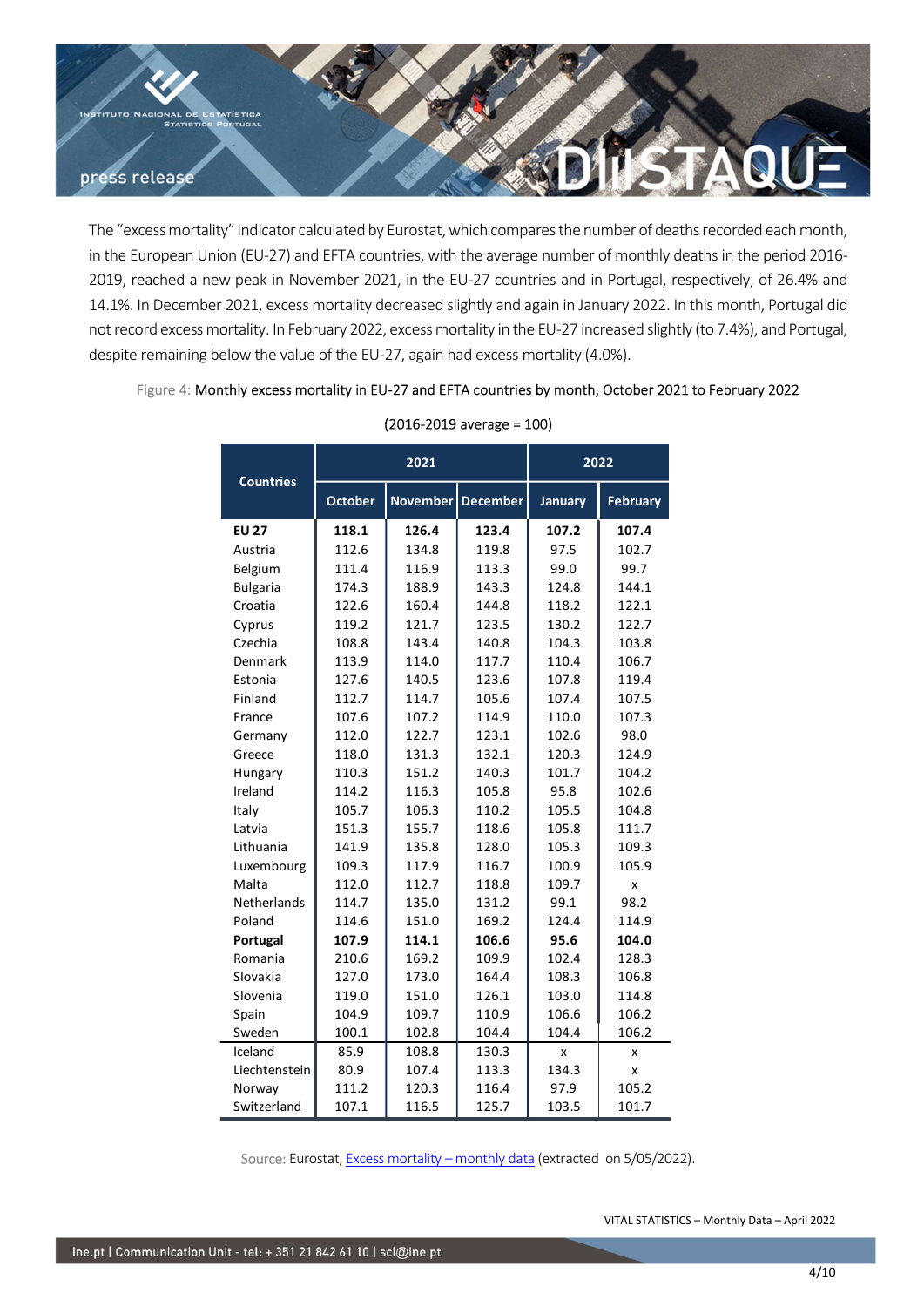

## In March 2022, the number of live births decreased 1.2% compared to the same month of 2021

In February 2022, 6,148 children were born alive, corresponding to an increase of 7.2% (414 more) compared to February 2021. In March 2022, 6,573 children were born alive, representing a reduction of 1.2% (80 less) compared to the same month of the previous year.



#### Figure 5: Live births and year-on-year change, January 2019 to March 2022

Source: Statistics Portugal, Live births.

The total number of live births registered in the first quarter of 2022 (19,028) was higher than that observed in the same period of 2021 (18,390), representing 638 more (3.5 %) live births.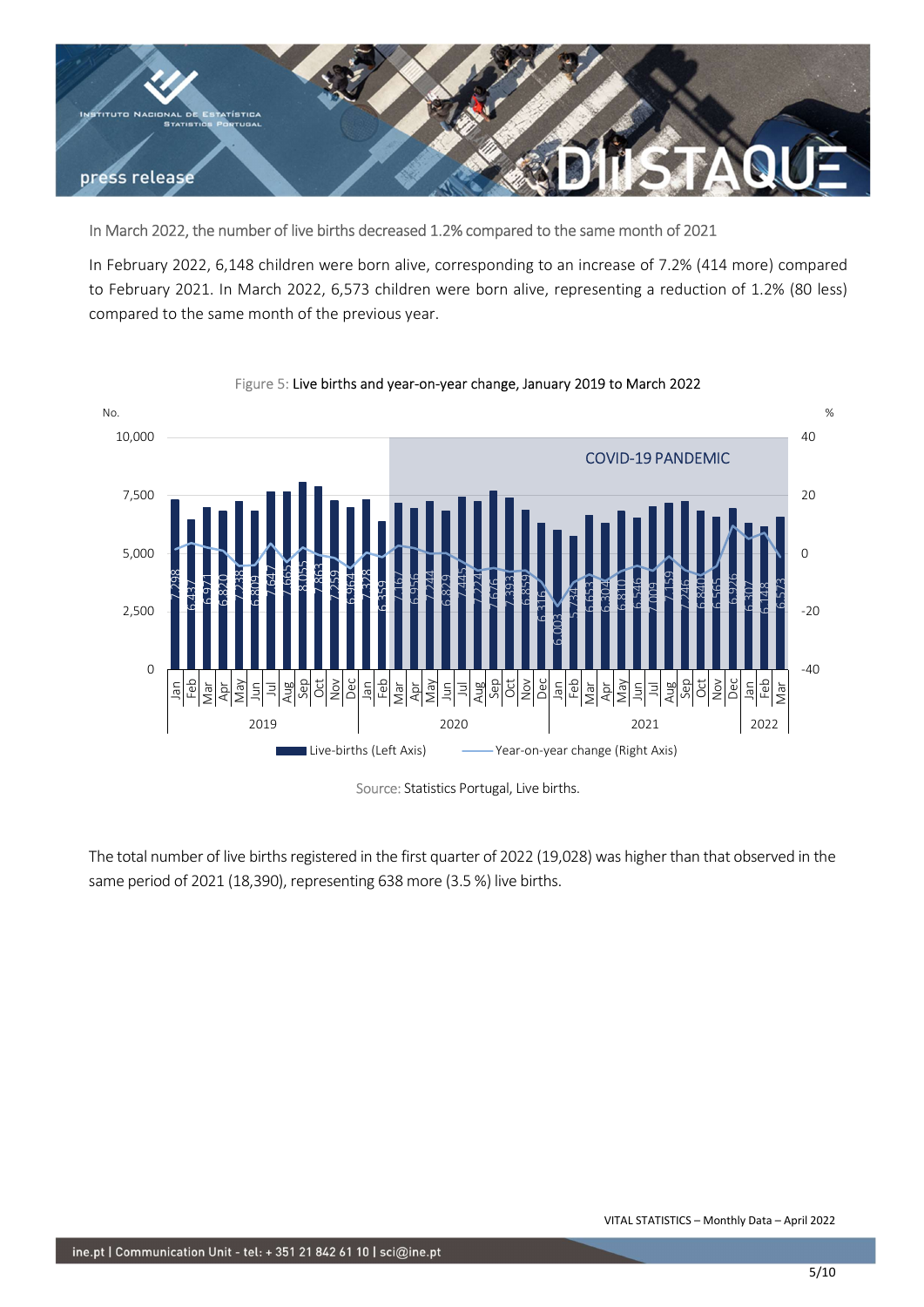

Figure 6: Monthly live births (cumulative numbers), 2019, 2020, 2021 and 2022



Source: Statistics Portugal, Live births.

# In March 2022, the natural balance was -4,177

In February and March 2022, the natural balance registered, respectively, values of -4,502 and -4,177. The value of the natural balance recorded in March worsened compared to that registered in the same month of 2021 (-2,956).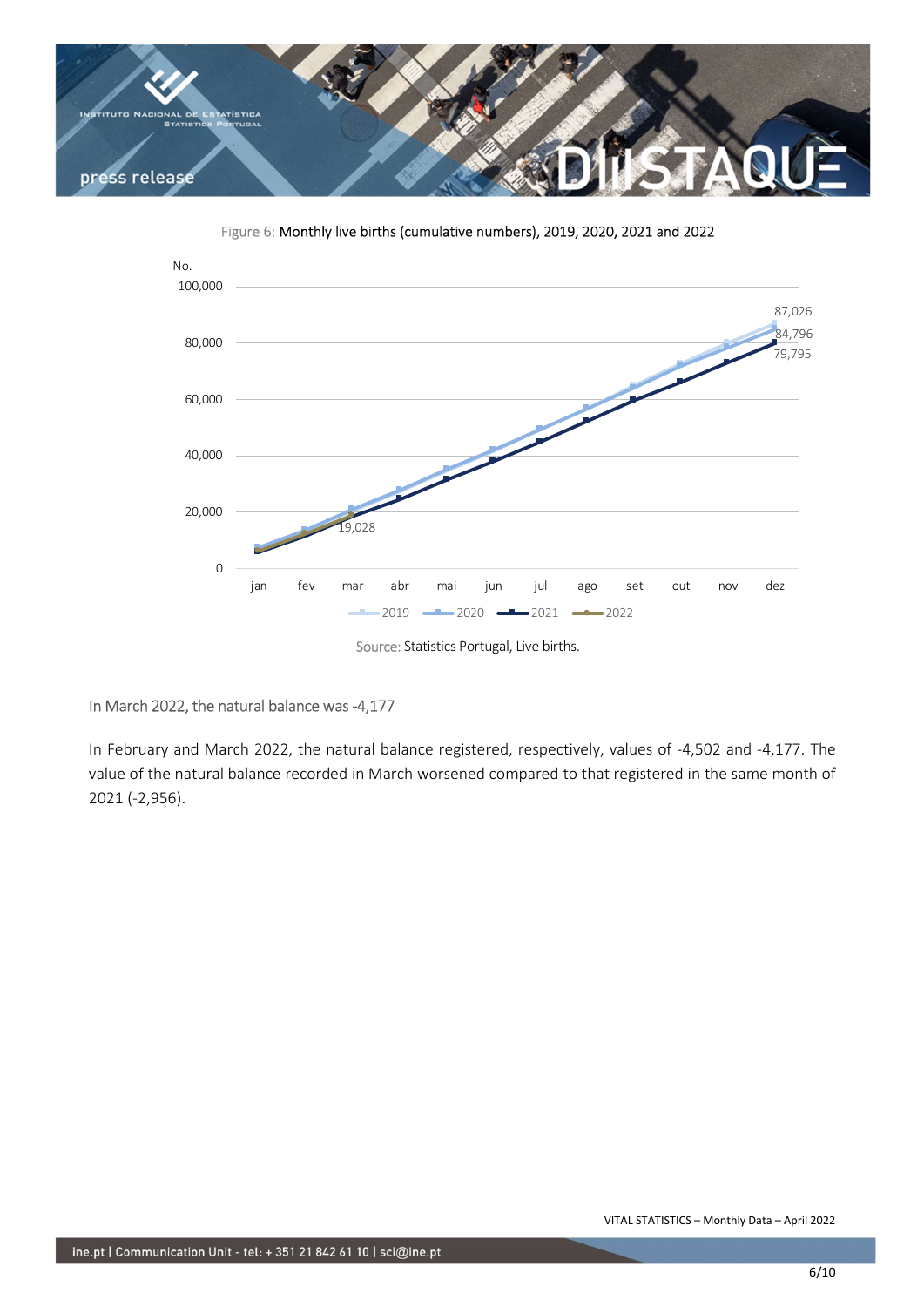

Figure 7: Live births, deaths, and natural balance<sup>1</sup>, January 2019 to March 2022



Source: Statistics Portugal, Live births, Deaths, and Demographic indicators.

In the first quarter of 2022, the accumulated value of the natural balance was -14,103, improving the figure observed in the same period of 2021 (-23,641).

 $1$  The natural balance is calculated based on the number of live births of mothers residing in Portugal and the number of deaths of residents in Portugal.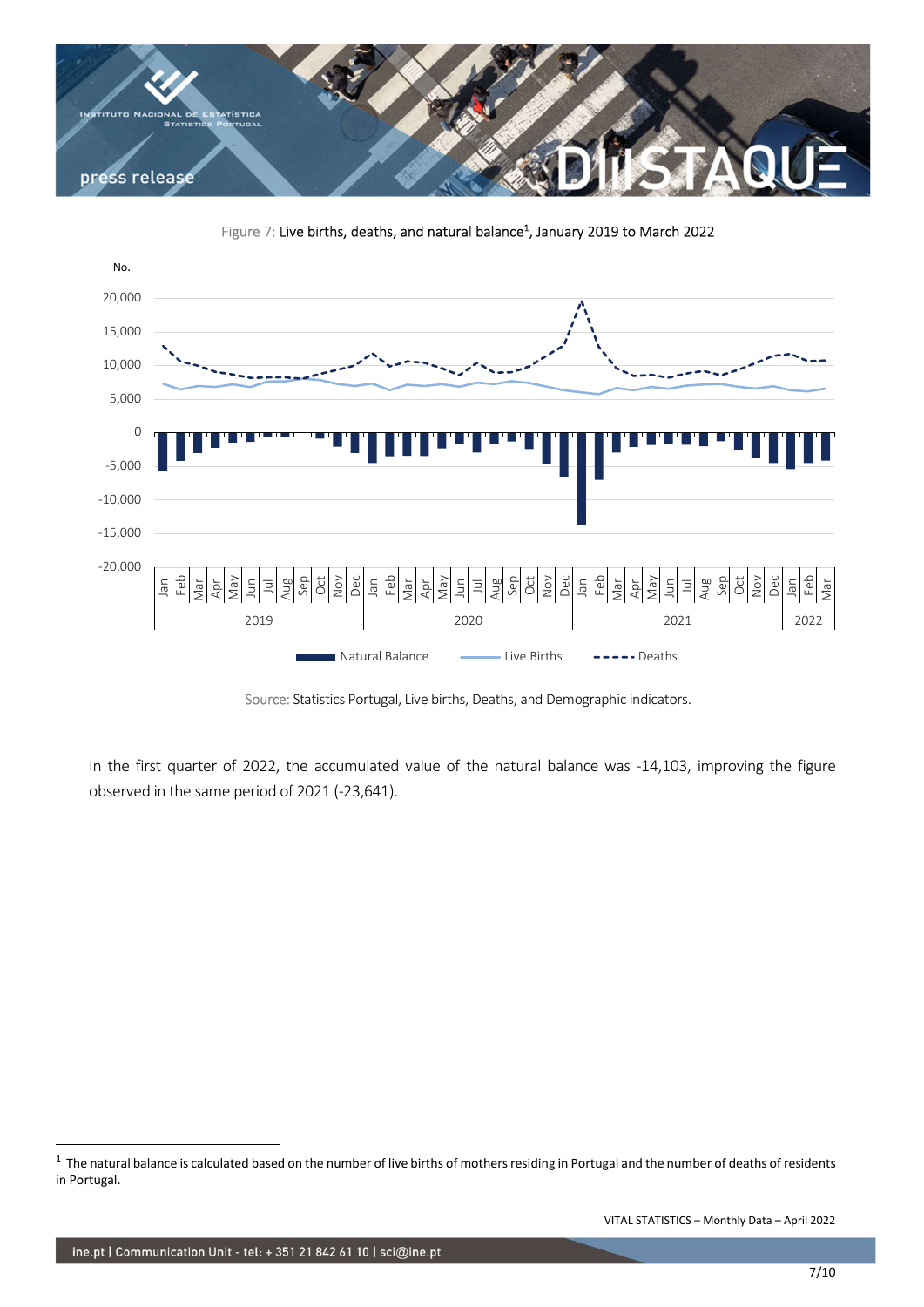

Figure 8: Monthly natural balance (cumulative numbers), 2019, 2020, 2021 and 2022



Source: Statistics Portugal, Live births, Deaths, and Demographic indicators.

# In March 2022, 1,236 more marriages were celebrated than in March 2021

In February and March 2022, 1,401 and 1,680 marriages, respectively, were celebrated, corresponding to 7.9 and 3.8 times the number of marriages celebrated in February and March 2021 (1,224 and 1,236 more marriages).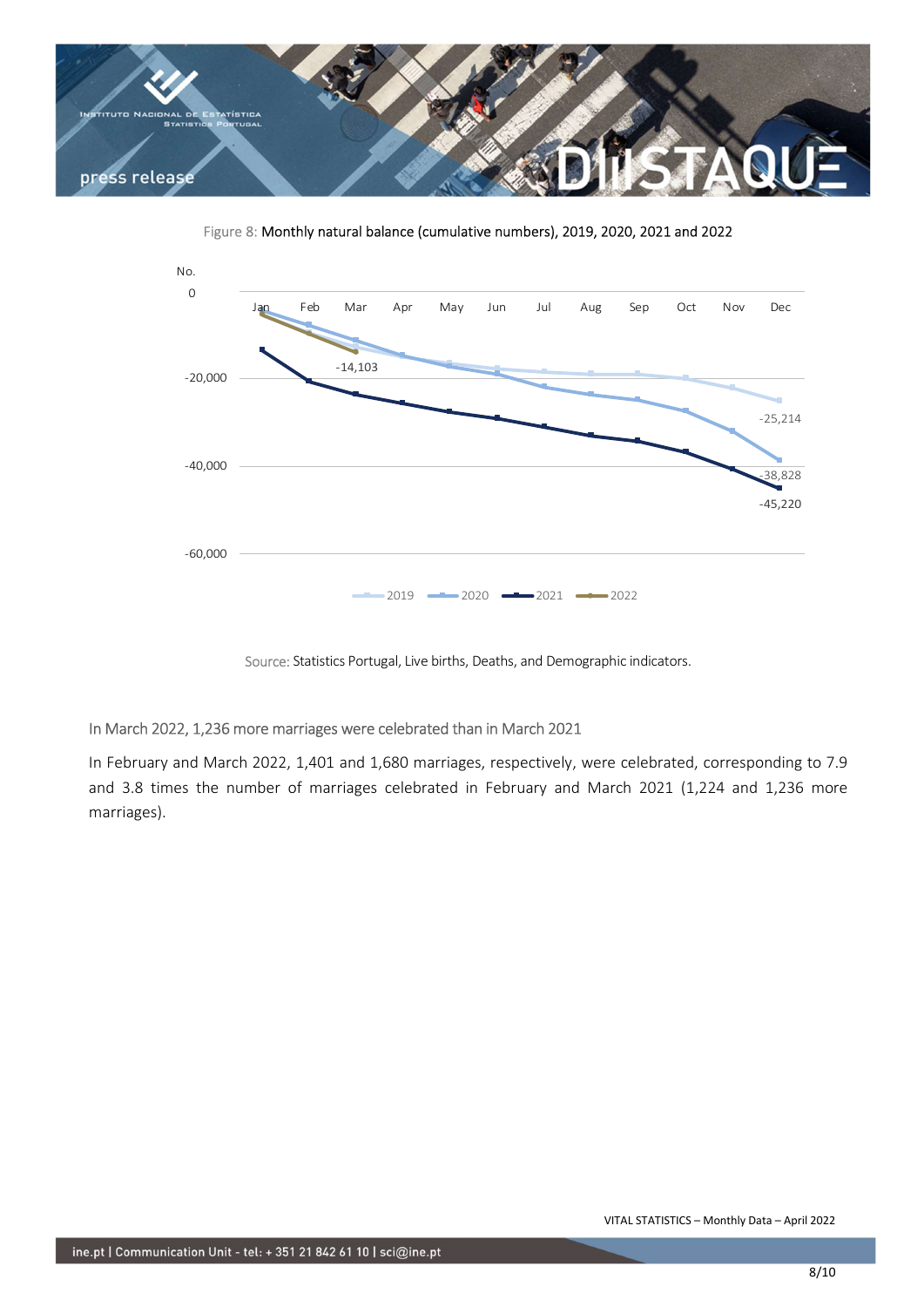



Figure 9: Marriages and year-on-year change, January 2019 to March 2022

From January to March 2022, 4,223 marriages were celebrated, 2,788 more than in the same period of 2021, and, respectively, 242 and 268 more than in the same months of 2019 and 2020.





Source: Statistics Portugal, Marriages.